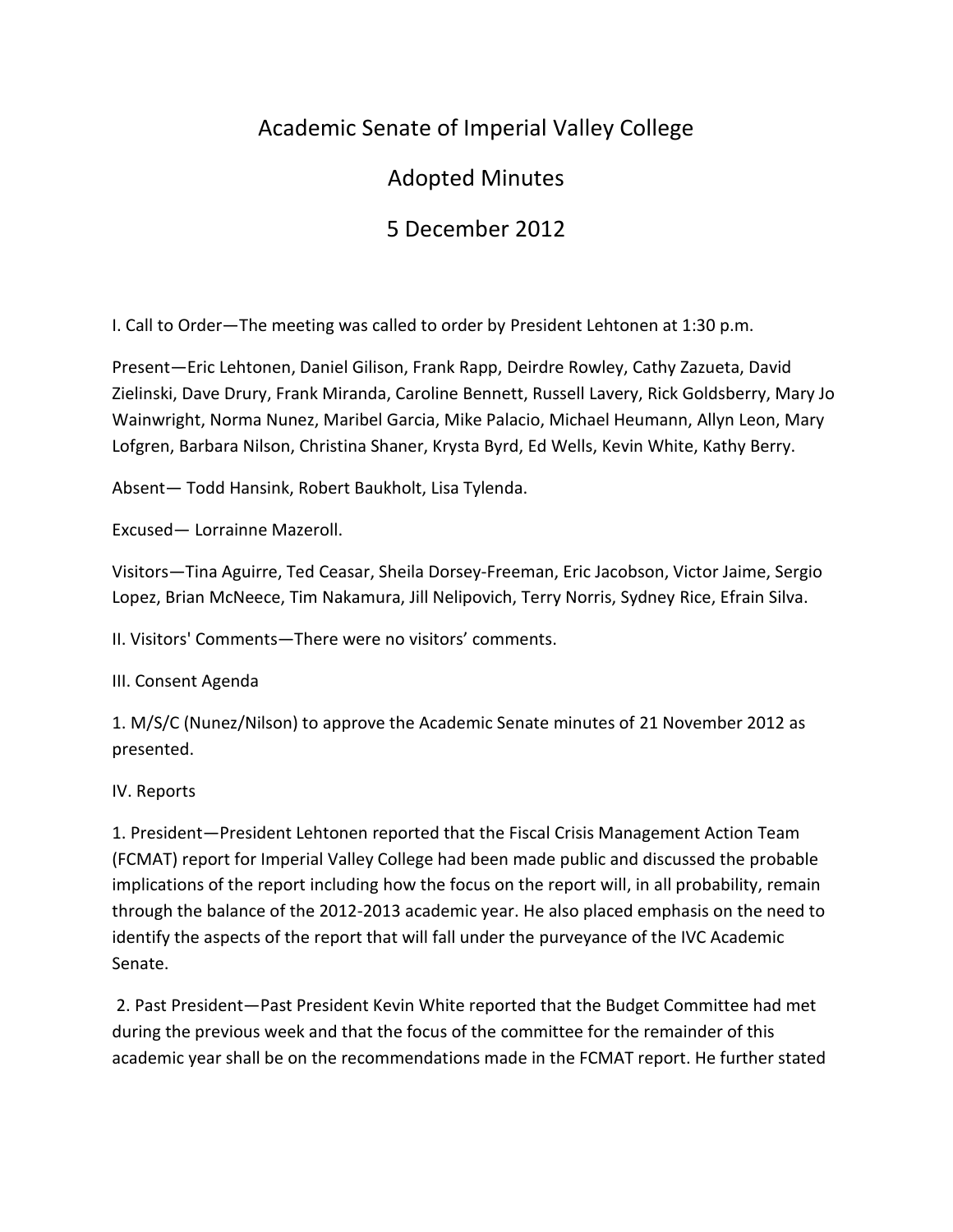that he will share all pertinent recommendations that the Budget Committee makes in response to the report.

3. Treasurer—Treasurer Christina Shaner reported that the Senate's year to date expenditures amount to \$25,833.74, leaving a balance of \$34,601.69. She further stated that the following balances were available for the following line items in the Senate's budget: Copying/Printing, &183.63; Office Supplies, \$150.00; Hospitality, \$371.00; Travel/Staff Conference, \$5,089.20; Memberships and Dues, \$42.90; and Potage, \$10.00.

4. Associate Student Government—There was no Associated Student Government report.

5. Part Time—There was no Part Time faculty report.

6. Curriculum Committee—Curriculum Committee Chairman Michael Heumann reported that the Curriculum Committee had not met since the most recent Academic Senate meeting and that the next regularly scheduled meeting of the Curriculum Committee would be on Thursday, 6 December 2012.

7. Distance Education—Distance Education Coordinator David Zielinski reported that the Distance Education Committee had received a letter from the Chancellor's Office granting conditional approval for reinstating distance education at IVC. He further stated that the condition which must be met is the creation of a report, due no later than February 2013, outlining pedagogical training for distance education instructors. Coordinator Zielinski stated that such a report was already being undertaken by the IVC Distance Education Committee.

He also stated that the Imperial County Office of Education has expressed interest in working with IVC on distance education matters.

He further informed the Senate that he shall be taking part in a webinar on Monday, 10 December 2012, on maintaining quality instruction in distance education classes and that he will be travelling to Grossmont College on Friday, 7 December 2012, and Thursday, 13 December 2012, to discuss creation of a regional, on-line distance education consortium.

8. CART—Continuous Accreditation Readiness team Co-chair Brian McNeece reported that the "IVC Reaffirmation of Accreditation Self Study" has been edited and is currently being published by IVC Reprographics. He further stated that the Self Study is a positive, well-researched document and that all who worked on it may be proud of it.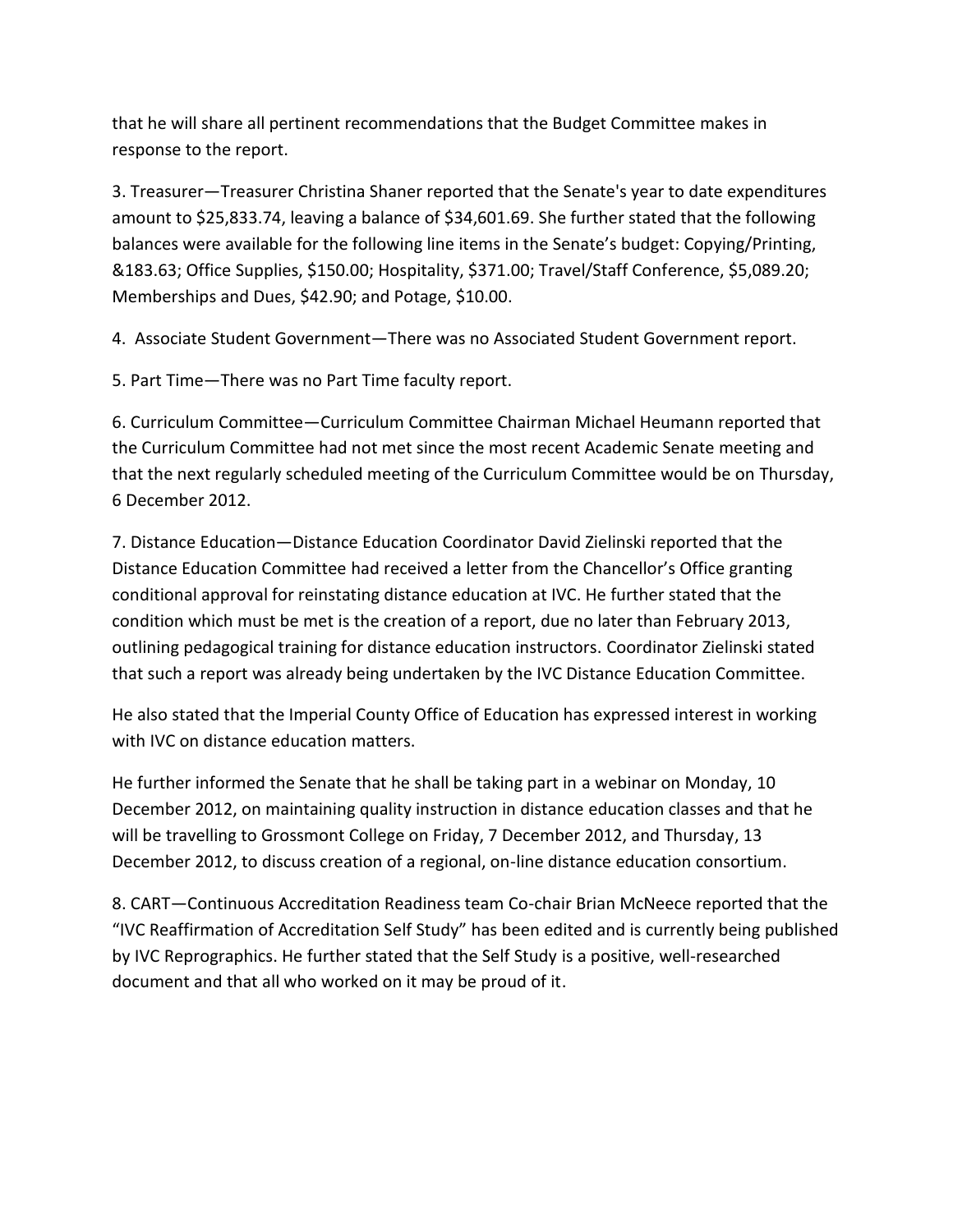#### V. Action Items

#### 1. Administrator Evaluation Implementation

M/S/C (Nilson/Leon) to conduct evaluations of IVC administrators through the process of having forms available in the Faculty Lounge during the designated evaluation period; to conduct evaluations of administrators including the Superintendent/President, Vice Presidents, and Deans; and to use the form approved by the 2012-2013 Academic Senate of Imperial Valley College.

Discussion ensued, including designating 4 February 2013 through 7 February 2013 as the evaluation period and to have Superintendent/President Victor Jaime and Senate President Eric Lehtonen analyze the data generated by the evaluations by no later than the end of February 2013.

#### VI. Information

1. Student Learning Outcomes—Student Learning Outcome Committee Coordinator Sydney Rice informed the Senate that work was being completed on SLOs for the Fall 2012 semester, including full identification of learning outcomes for all active courses, most Program Learning Outcomes, and major revisions for a number of identified outcomes. She further stated that the committee is assessing several software programs in order to select the best program to be used for collection and analysis of SLOs in order to improve IVC's SLO program.

2. FCMAT—Daniel Gilison, chairman of the Academic Senate AD Hoc Committee on FCMAT, informed the Senate that the committee had met Monday, 3 December 2012, just prior to the public release of the FCMAT report for IVC and that they had identified areas if relevance to be studied in the report, basing their findings on analysis of the City College of San Francisco FCMAT report. The major areas of concern which they identified included fiscal health analysis, administrative structure, and barriers to fiscal solvency.

Discussion ensued, including concerns regarding the lack of the report's attention to negative outcomes on educational quality as possible consequences of the recommendations; past practice of faculty having to make the majority of difficult changes to improve the college's finances; the language of the report reflecting focus on the college as a business model more than as an educational institution; past attitudes by administrators toward the college, generating an adverse environment for making significant improvements; and whether or not the best decisions would not only be made but also carried out.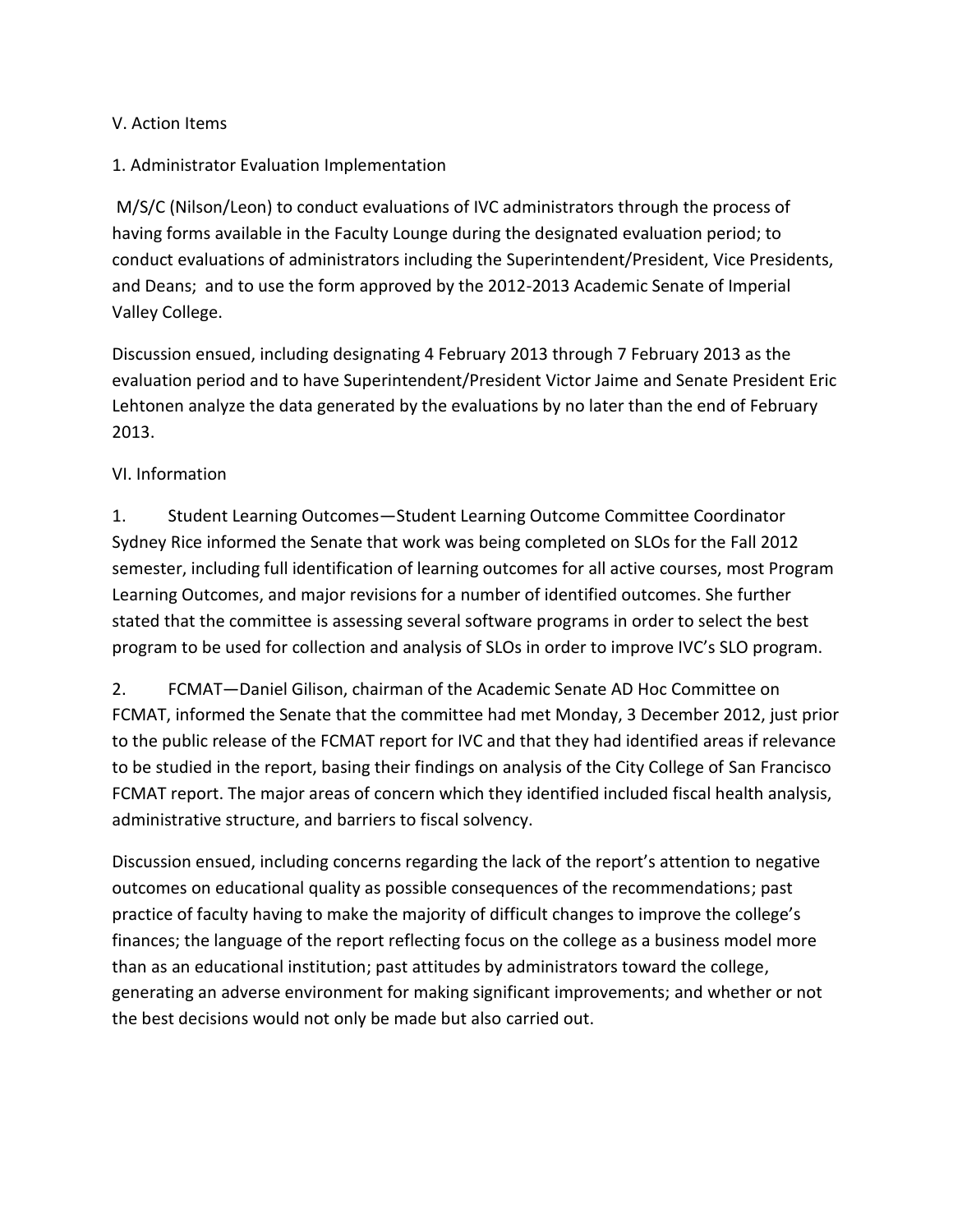President Lehtonen reminded the Senators present that we must accept the reality of the college's current fiscal situation and work to assist in improving that situation as best as possible.

### VII. Discussion

1. Enrollment Management—President Lehtonen began the discussion by stating that the task of enrollment management is to determine what are the best practices for determining what classes are offered, how many sections of those classes, and what percentage of enrollment in classes be used to determine allowing a class to remain on the schedule, all of which is intended to provide the greatest service to the students and the community at the most equitable costs for doing so.

Discussion ensued, including concerns over the issues which President Lehtonen raised, using data presented by Vice President Gilison and a Power Point presentation by Vice President for Academic Services Kathy Berry as particulars to assist in the discussion.

2. Evacuation Drill—Secretary Rapp stated that he had two concerns regarding the evacuation drill which was held on 21 November 2012: first, that the e-mail previous to and during the drill informing faculty and staff to evacuate whether or not they could hear the alarm prevented campus security from ascertaining the effectiveness of the alarm system, and second, that the failure of campus security to follow through on making certain that all on campus evacuated to the designated evacuation areas could result in improper practices leading to potentially hazardous situations in the case of an actual emergency requiring evacuation of the campus.

President Lehtonen stated that he had concerns regarding the lack of upper management's involvement in scheduling of or presence on the campus during the drill.

Director of Campus Safety and Security Tim Nakamura stated that such drills and budgeting of security systems have traditionally been low priority on the campus.

Following further discussion, including concerns that faculty and staff be provided with postdrill information and judgments, Senator and POST Coordinator Ed Wells volunteered to assist Director Nakamura and his staff with preparation for and execution of future evacuation drills.

3. IVC Tutoring Resources—Senator Caroline Bennett requested that the issue be postponed for discussion during a future Senate meeting when there would be more time for doing so. She added that she did not wish to request more money for tutoring but wished to discuss ways for improving tutoring efficiency at IVC.